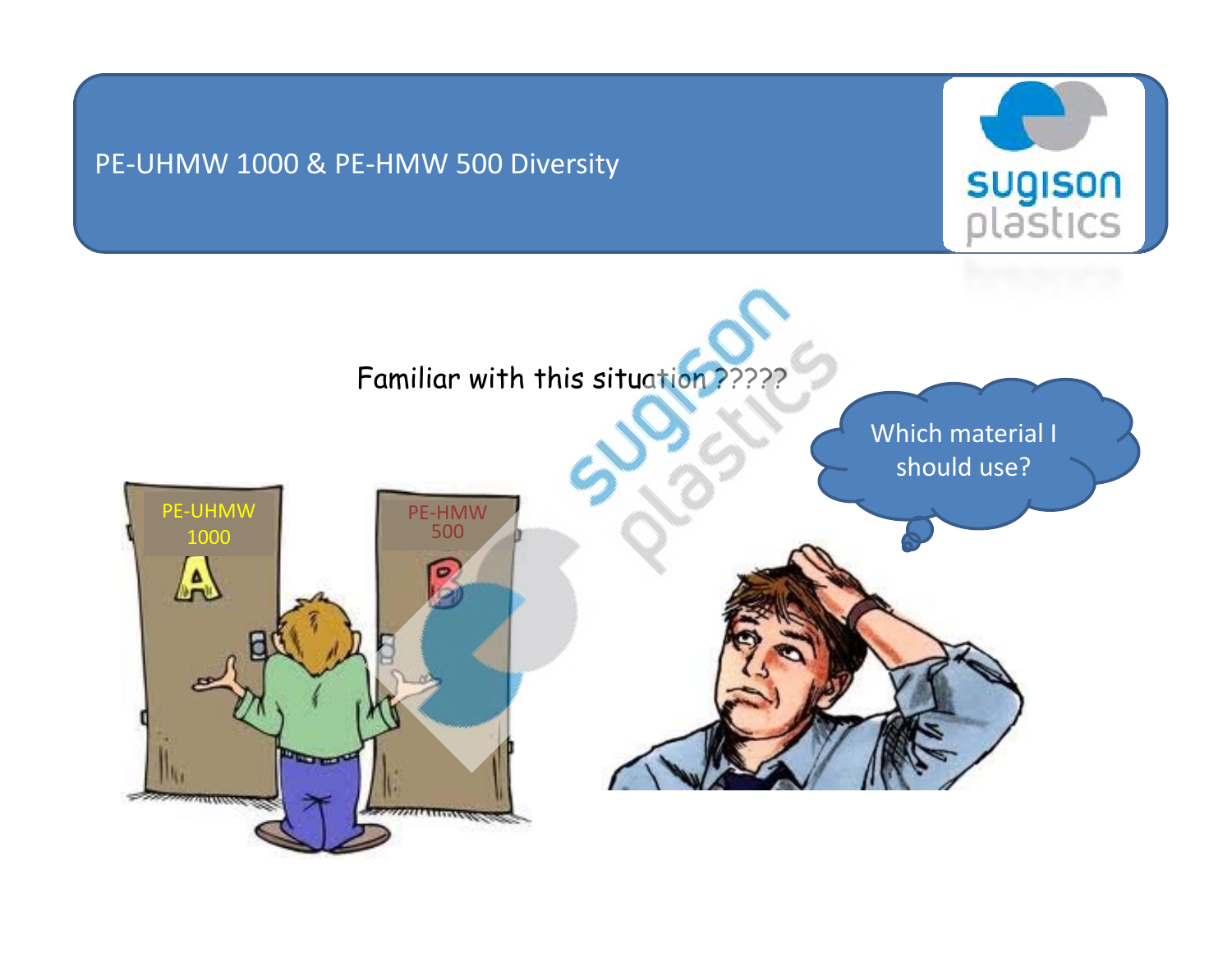## PE‐UHMW 1000 & PE‐HMW 5000 Properties Comparison



Distinguishing between PE‐HMW 500 and PE‐UHMW 1000 is the molecular weight. PE-HMW 500 is a high molecular low pressure polyethylene with a molecular weight approximate 500.000 g/mol, and also called as PE‐500. PE-UHMW 1000 (PE-1000) is a high molecular low pressure polyethylene with a molecular weight approximate >3.500.000 g/mol .

| Mat Davere drauchsemp.<br>Osematical Michaelsand<br>Strengen<br>inera<br>Lexistrativesing<br>Mat contrampetative<br>Vecchicated School<br>Steel of Banking<br>Suracevesistance<br>Steak dongstion<br>Store Histed!<br>Shoehadress<br>Reisbarrung<br>Takelatuppe<br>Sheet group<br>Oichie<br>$\overline{\phantom{a}}$ |            |            |                                       |                                  |                     |              |      |                        |              |
|----------------------------------------------------------------------------------------------------------------------------------------------------------------------------------------------------------------------------------------------------------------------------------------------------------------------|------------|------------|---------------------------------------|----------------------------------|---------------------|--------------|------|------------------------|--------------|
| Einheit/Unit                                                                                                                                                                                                                                                                                                         | $[g/cm^3]$ | $[k]/m^2$  | $[N/mm^2]$                            | [%]                              | [%]                 | [°]          | [°C] | [Ω]                    |              |
| Prüfmethode<br><b>Test method</b>                                                                                                                                                                                                                                                                                    | ISO 1183   | ISO 179    | <b>DINENISO 527</b><br>50 mm/min 23°C | DIN EN ISO 527<br>50 mm/min 23°C | Sand<br>Slurry Test | DIN<br>53505 |      | <b>DINIEC</b><br>60093 | DIN<br>16972 |
| Murdotec <sup>®</sup> 500<br>natur/farbig<br>natural/coloured                                                                                                                                                                                                                                                        | $\ge 0.95$ | $\geq 45$  | $\geq$ 20                             | > 50                             | $400 \pm 20$        | 65           | 80   | $>10^{14}$             | 3            |
| Murdotec <sup>®</sup> 1000<br>natur/farbig<br>natural/coloured                                                                                                                                                                                                                                                       | $\ge 0.92$ | $\geq$ 170 | 20                                    | > 50                             | $100 \pm 10$        | 63           | 80   | $>10^{14}$             | 2            |

## Fig. 1Properties PE‐HMW 500 & PE‐UHMW 1000

Source: Murdotec, "High Performance Materials for Engineering".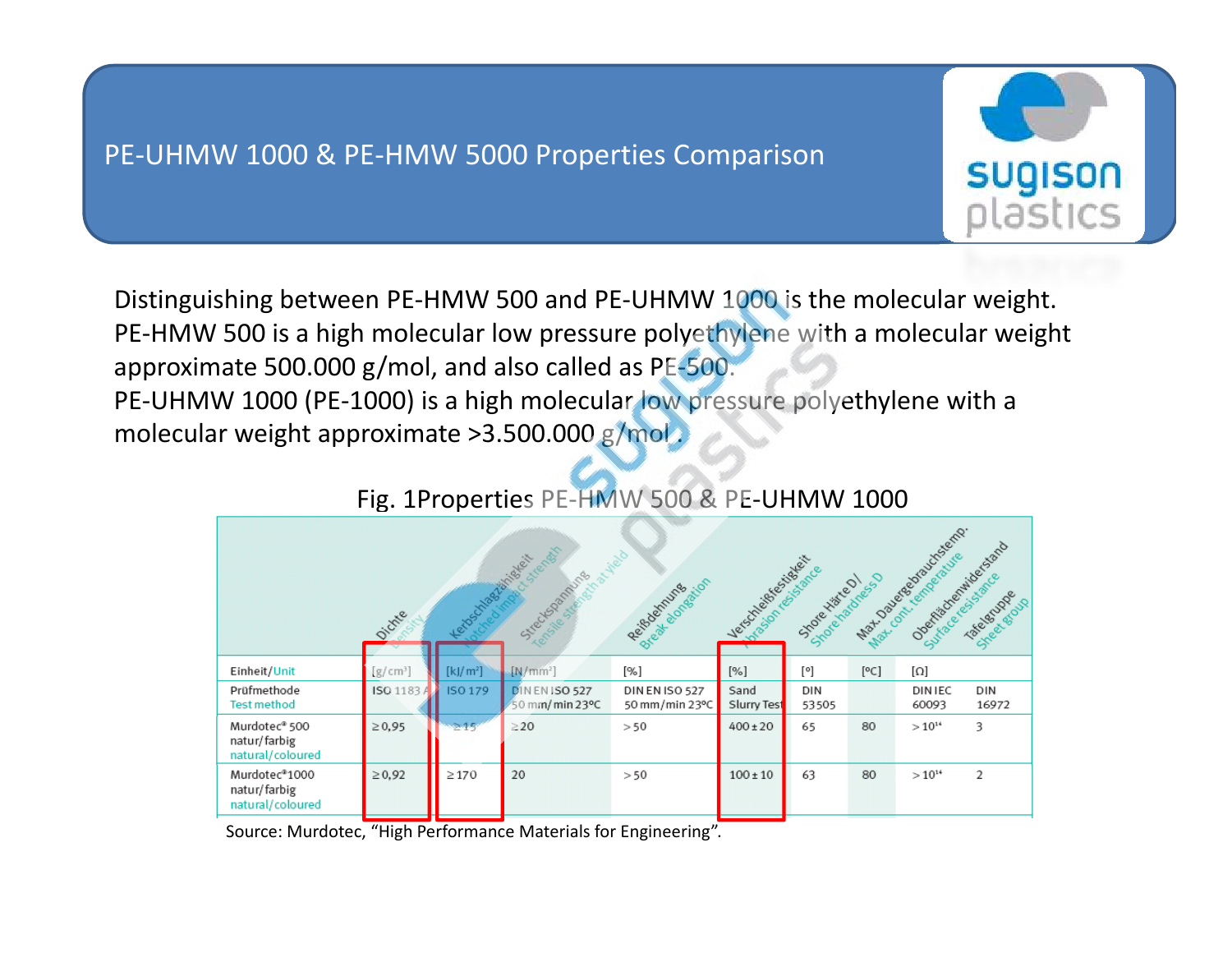## PE‐HMW 500 & PE‐UHMW 1000 Properties Comparison



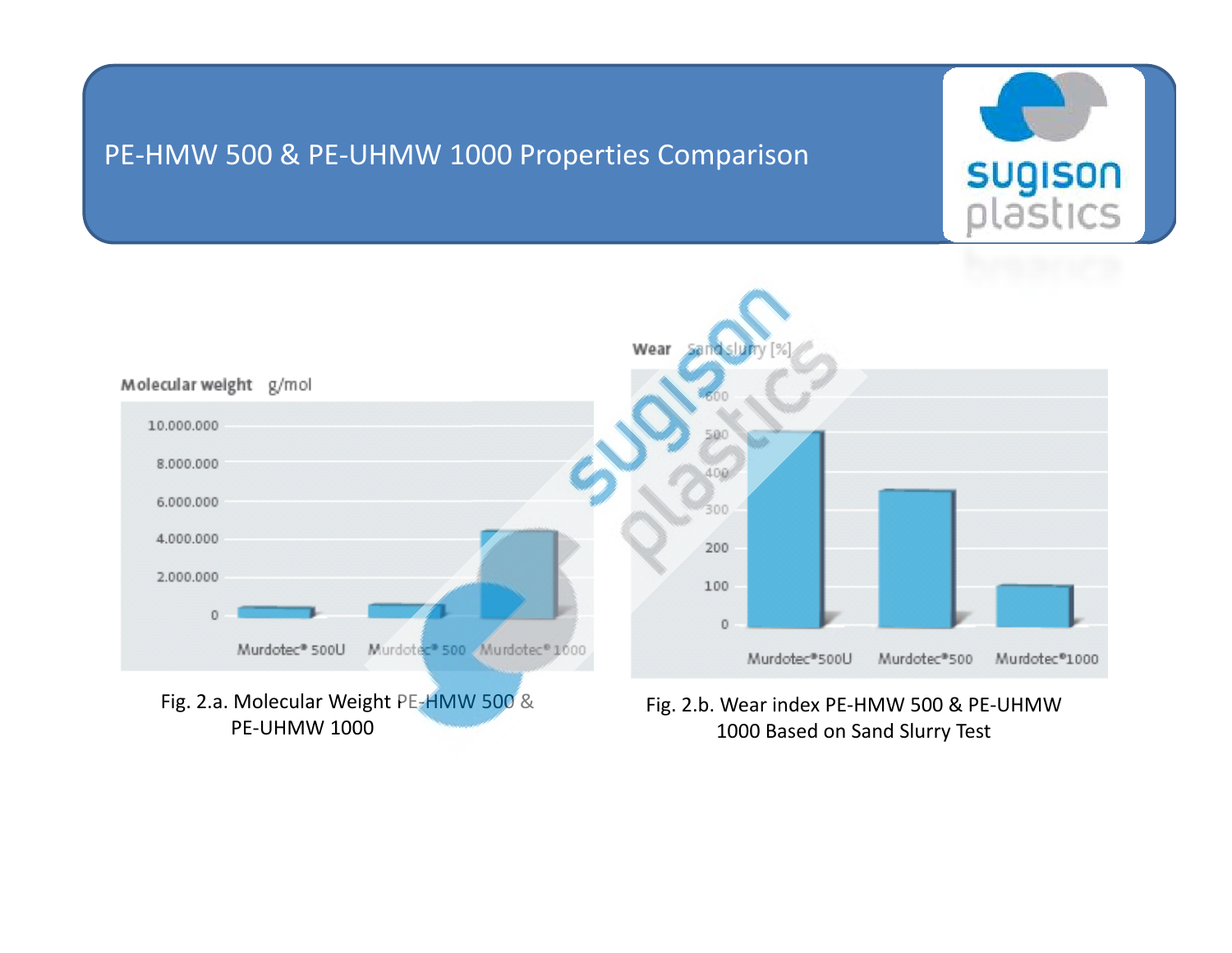Molecular weight difference affected the properties of PE‐UHMW, including: density, impact strength, and abrasion resistance (wear resistance) that shown on Fig 1. The properties differences shown PE‐UHMW 1000 advantages over PE‐HMW 500, which include:

- 1. PE-UHMW 1000 density (0.92 g/cm<sup>3</sup>) is lighter than PE-HMW 500 density (0.95  $\rm g/cm^3)$  .
- 2. PE‐UHMW 1000 more tough 11 times better than PE‐HMW 500 in receiving impact force.<code>PE-UHMW</code> 1000 impact strength: 170 kJ/m<sup>2</sup> <code>PE-HMW</code> 500 impact strength: 15 kJ/m<sup>2</sup>
- 3. Abrasion resistance (wear resistance) of PE‐UHMW 1000 is 4 times better than PE‐ HMW 500 (based on sand slurry test ISO 15527) PE‐UHMW 1000 wear resistance rate: 100 %PE‐HMW 500 wear resistance rate: 400 %

Due significant properties difference (impact strength and wear resistance) PE‐HMW 500 can't replacing PE-UHMW 1000, which will affect on usage time.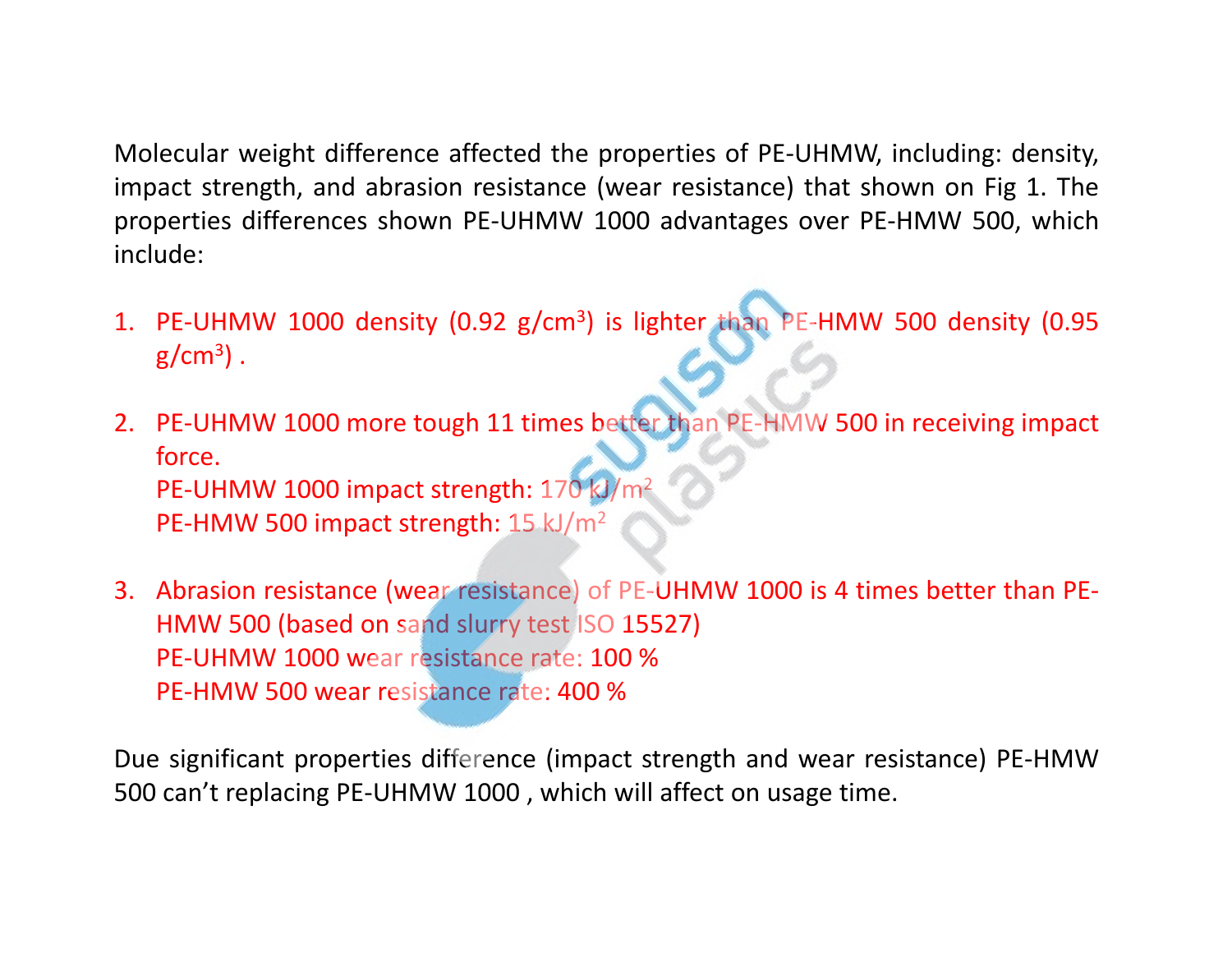Many engineering application need <sup>a</sup> good tribology properties. Tribology is the branch of engineering that concerned with interacting surface in relative motion under applied load. Properties of tribological system are wear and friction.

Wear is the progressive loss of material from surface in relative motion with to one another. The wear rate is influenced by test condition; pressure and velocity, and defined as the rate of height loss in a specific wear environment (sand slurry test, block on ring, thrust washer test, etc). The lower wear rate, the better the resistance to wear.

Friction is the resistance to sliding motion between two surface. It is <sup>a</sup> dimensionless property ( ɥ), varying with velocity, pressure, temperature, lubrication, the roughness and nature of the contacting surface.

PE-UHMW 1000 tribology properties is excellent due its very low wear rate (4 times PE-HMW 500) and low coefficient of friction (15), and very suited for engineering application in harsh environment including: coal hopper, dump truck, or conveyor.

In engineering application that need excellent sliding properties including trybology properties, material that can meet this requirement is only PE‐UHMW 1000.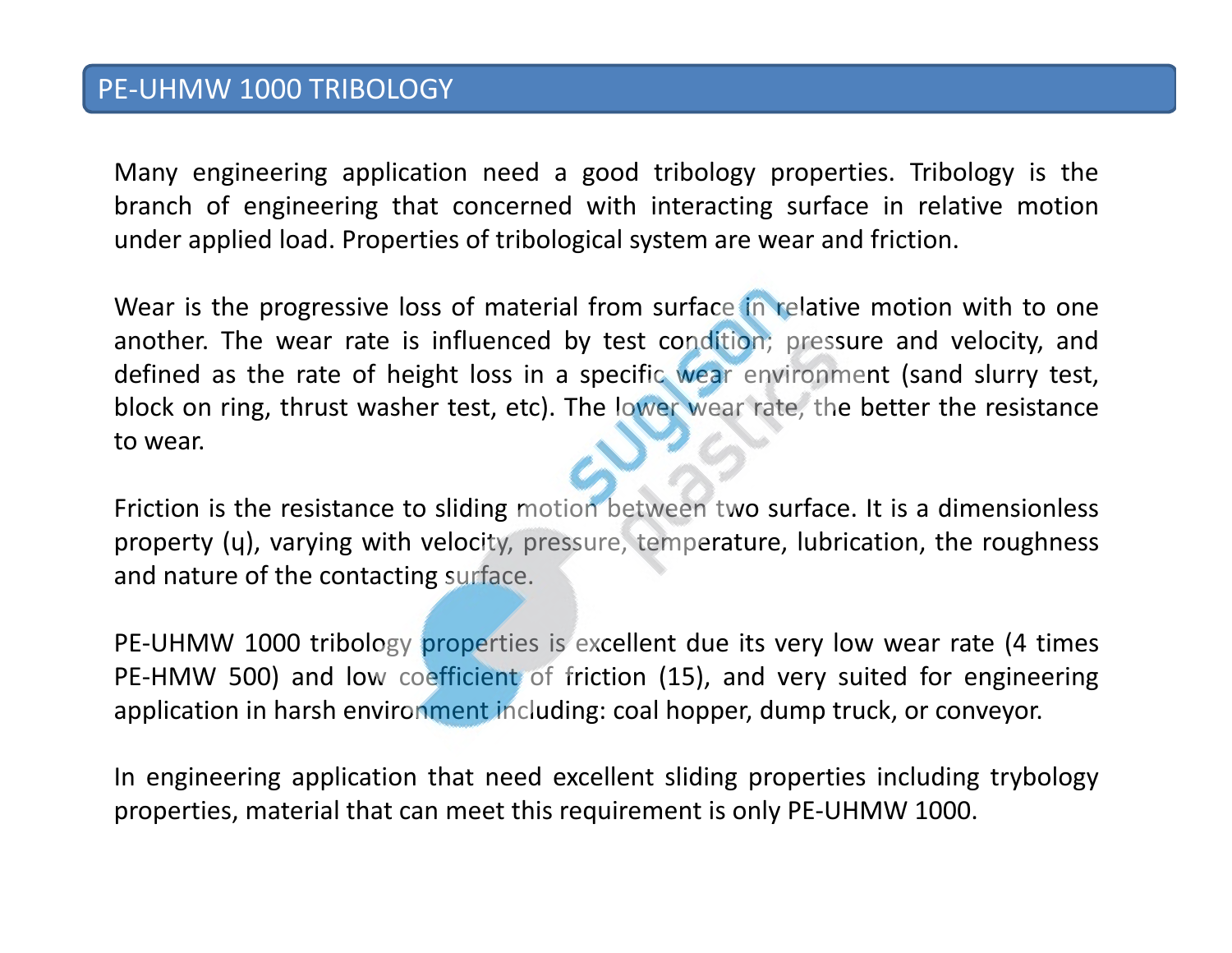PE‐HMW 500 known in Indonesia market is not the real PE‐500, but mostly PE‐HD (High Density Polyethylene) with molecular weight is way below of 500.000 g/mol (between 250.000 g/mol – 400.000 g/mol). This PE-HD is made by Asian Countries like China, Korea, and Taiwan.

Since PE-HD molecular weight is below of PE-HMW 500 molecular weight, the properties will be very weak compared with PE‐UHMW 1000. Many people thought that PE‐HMW 500 or PE‐HD strength is only <sup>a</sup> half of PE‐UHMW 1000 strength, but actually the difference is very significant as explained below:

- ¾ PE‐UHMW 1000 more tough 11 times than PE‐HMW 500, and 17 times toughness than PE-HD (impact strength:  $10 \text{ kJ/m}^2$ ).
- ¾ PE‐UHMW 1000 wear resistance 4 times better than PE‐HMW 500 and PE‐HD

This condition worsen by no explanation or education for customer about difference between PE-UHMW 1000, PE-HMW 500, and PE-HD by it's seller or distributor.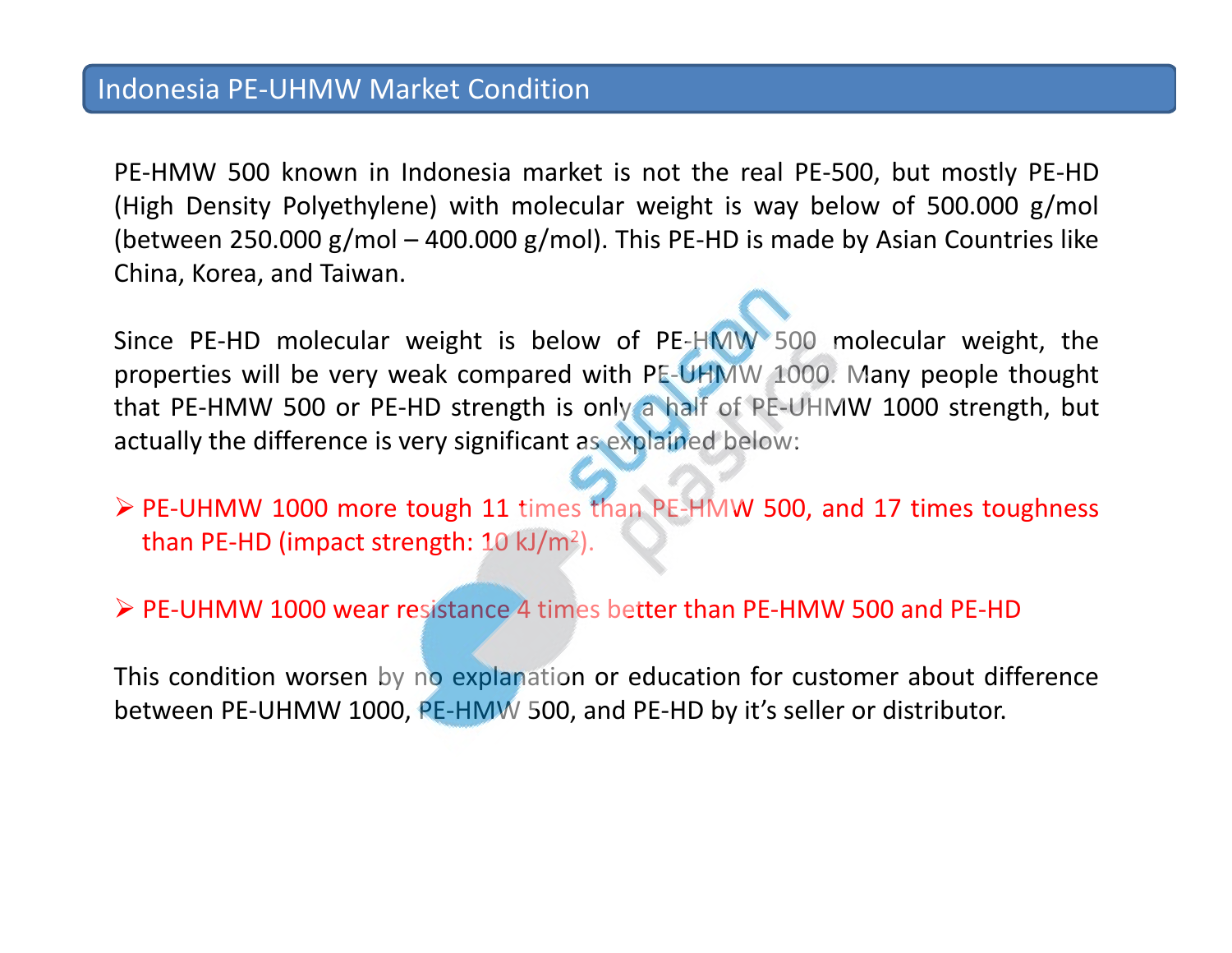## PE‐HMW 500 Application





CUTTING BOARD

PE-HMW 500 applied for cutting board on home appliance.

PE-HMW 500 cutting board widely used in slaughterhouse or restaurant kitchen due it's wear resistance, not absorb moisture and food safe material.

PE‐HMW 500 cutting board have <sup>a</sup> long usage time compared than other cutting board material.

Fig. 3.a. Cutting Board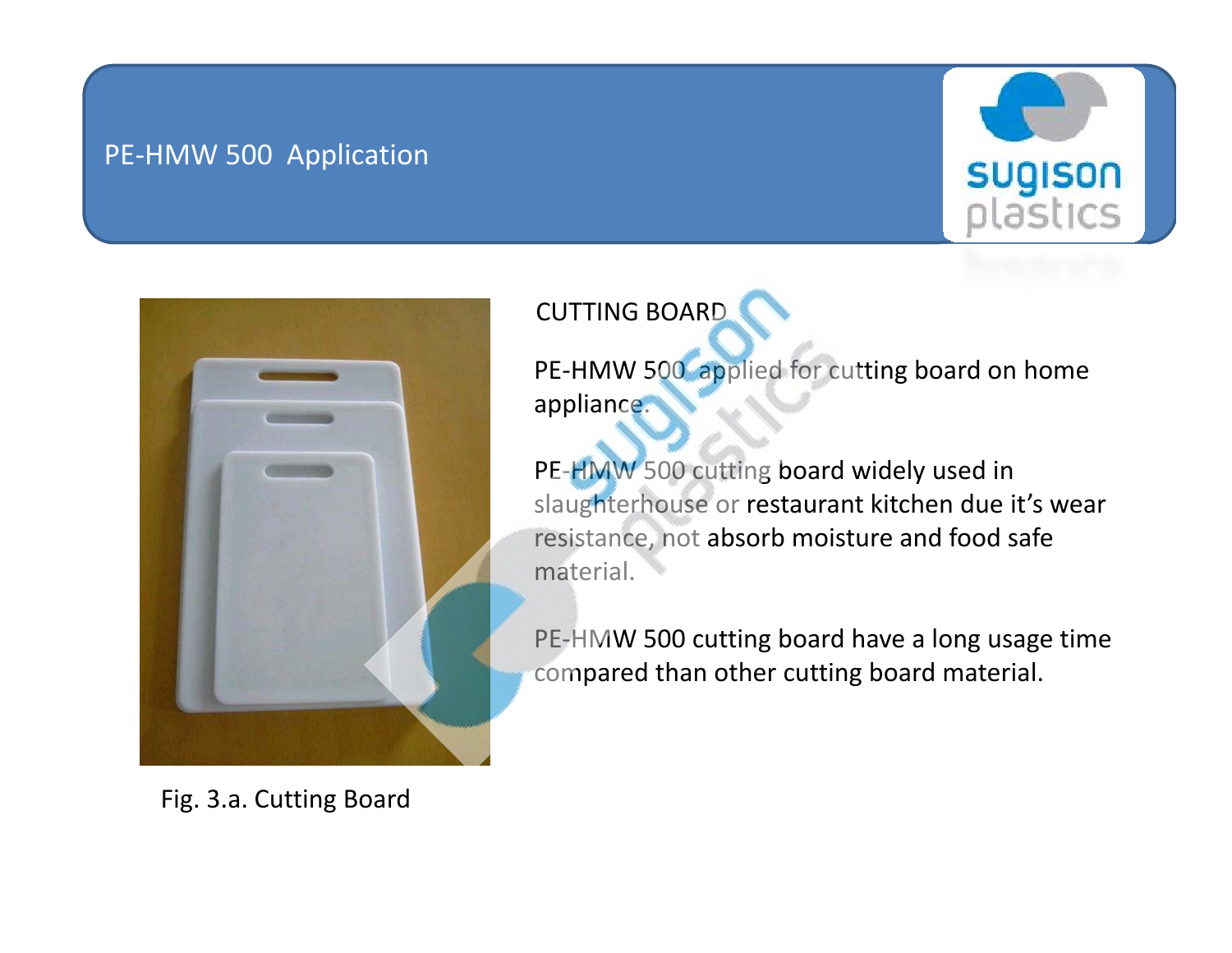

Fig. 3.b. Hospital Impact Strip



Fig. 3.d. Fender Construction

IMPACT STRIP

PE-HMW 500 applied for impact strip on hospital, ice stadium, and fender construction.



Fig. 3.c. Ice Stadium Impact Strips

Purpose of PE‐HMW 500 application as impact strip in hospital and ice stadium is to receive or absorb light impact, to prevent injury, or building damage by impact .

Application as impact strip for fender construction is to prevent building damage or forklift or other industrial equipment.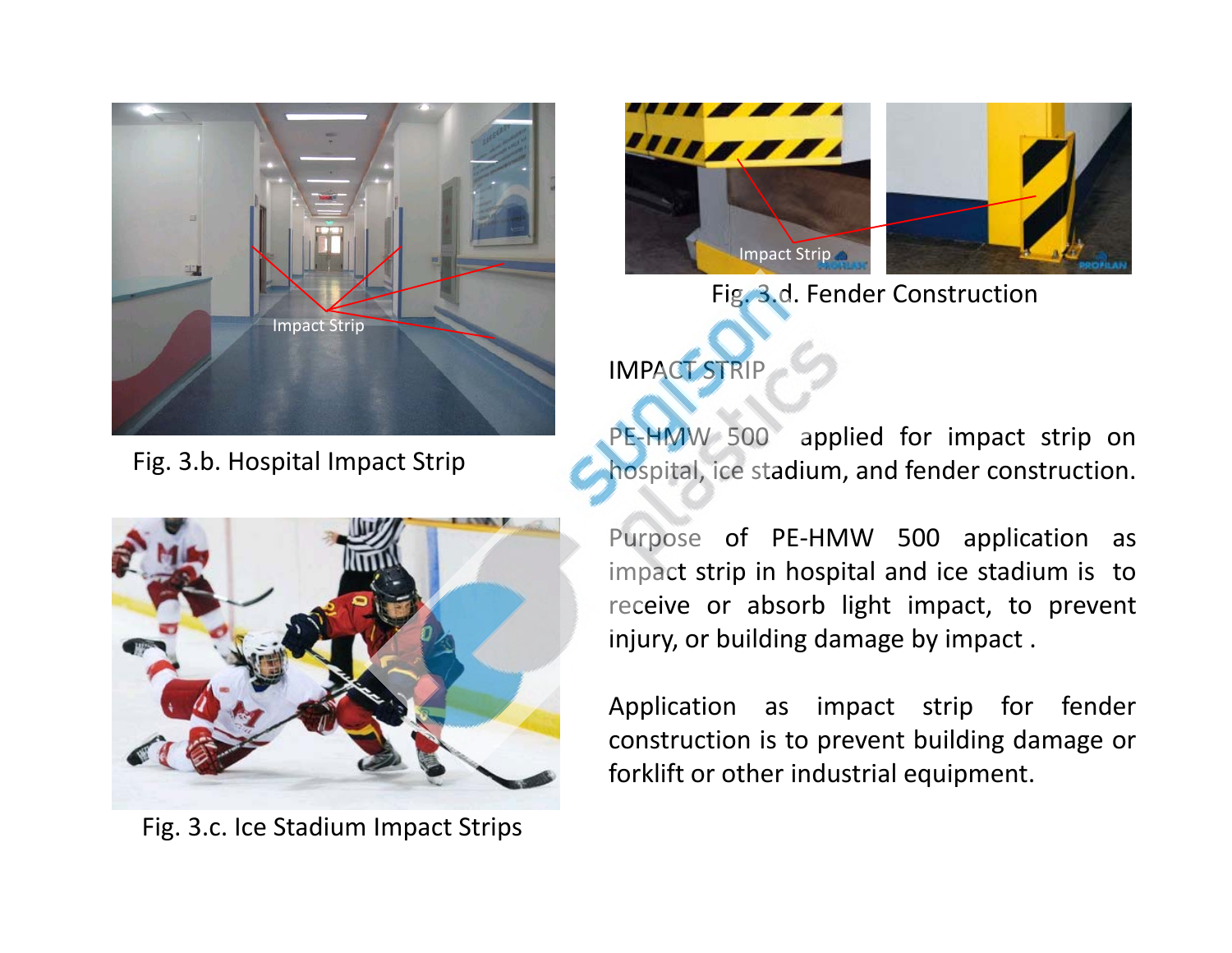## PE‐UHMW 1000 Application





Fig. 4.a. Hopper/Bin Liner

Fig. 4.b. Chutes Liner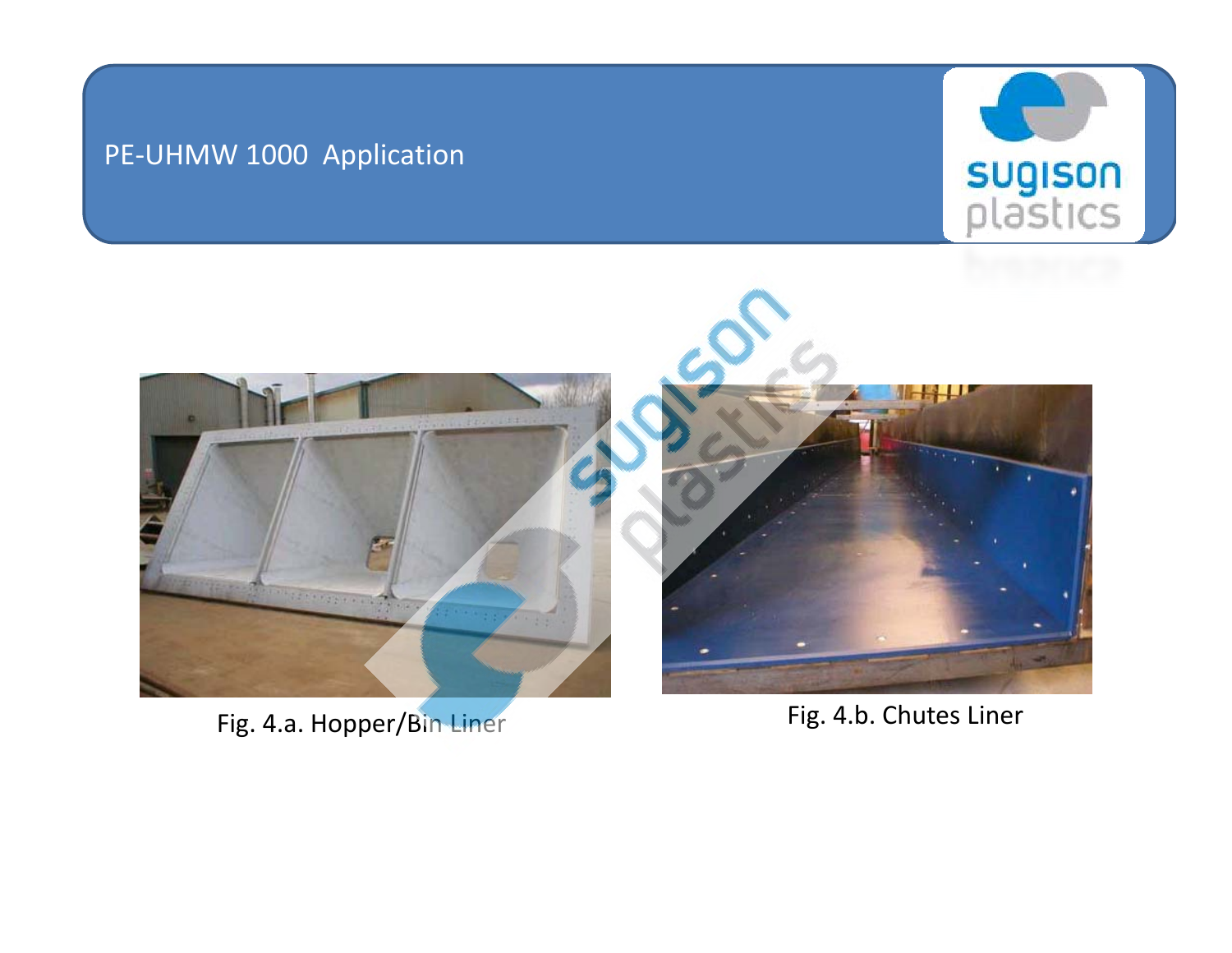

Fig. 4.c. Dump Truck Liner



Fig. 4.d. Excavator Bucket Liner

#### MINING EQUIPMENT LINER

Corrosive and wear are common problem in mining industry. Many equipment used in harsh environment to handle bulk materialsuch: coal, dirt, gravel, and sand.

PE-UHMW 1000 as known have an excellent corrosive and wear resistance, used widely as lining on mining equipment such as: hopper liner, dump truck liner, chutes liner and excavator bucket liner.

PE‐UHMW 1000 as liner on hopper and chutes is solution for flow problem in handling bulk material (rat holing, funneling, bridging, arching), due PE‐UHMW 1000 very low of coefficient of friction and wear rate.

Same condition stand for dump truck and excavator bucket, PE‐UHMW 1000 prevent material sticky and affected on cost saving.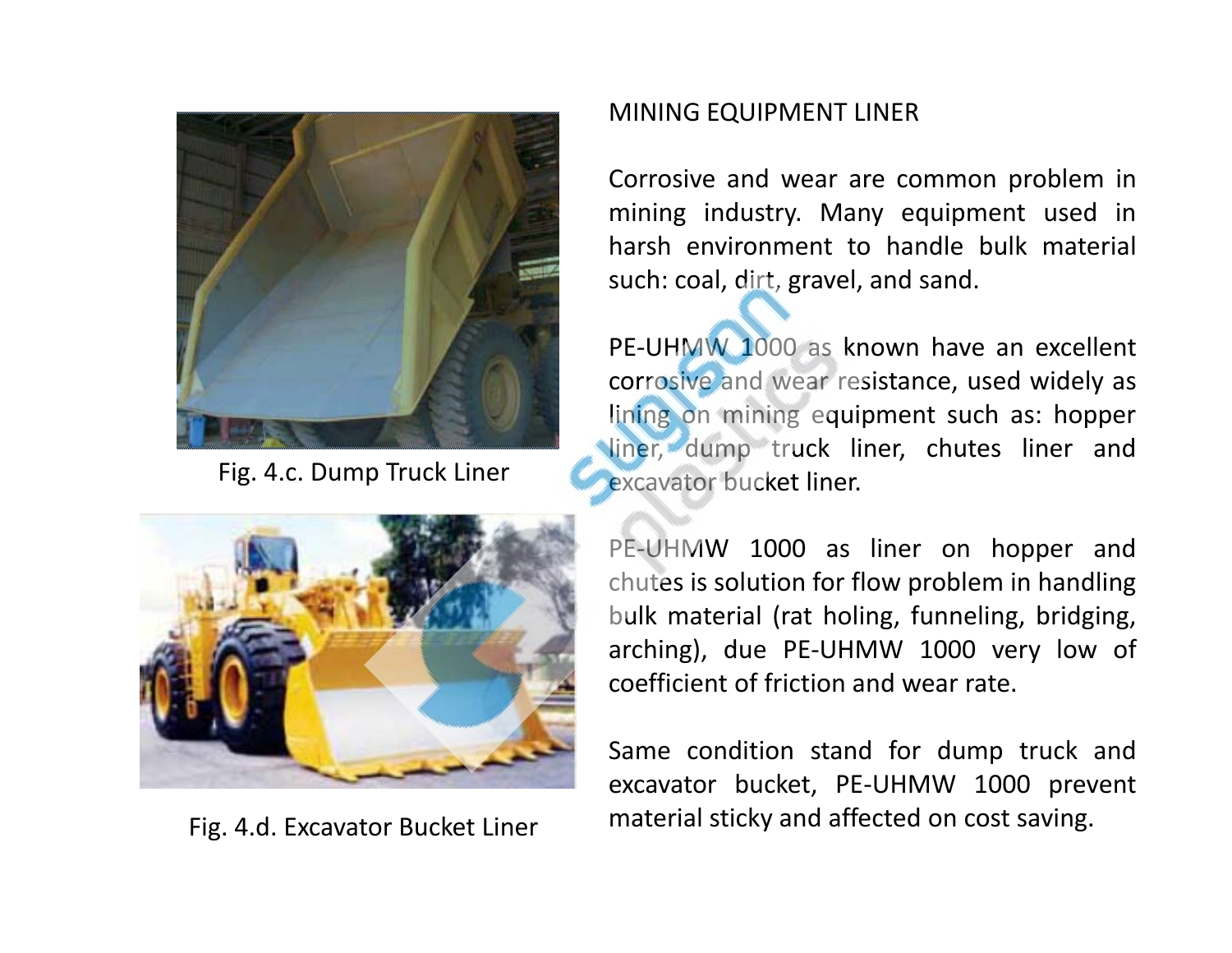

Fig. 4.e. Conveyer for Beverages



Fig. 4.f. Conveyor Guider Gears

#### CONVEYOR SYSTEM

Many various industry using conveyor system, that we can find easily PE‐UHMW 1000 application. Sliding properties is the main properties that conveyor system need, including: low coefficient friction (smooth surface), high impact strength (toughness), and low wear rate.

Food save material also needed in food industry that using conveyor system. PE‐ UHMW 1000 is the right material for this condition, as known PE‐UHMW is food safe material with good sliding properties and can run in dry condition (no need lubrication).

By applying PE‐UHMW 1000 on conveyor system, it is can assure your production will run smoothly and clean.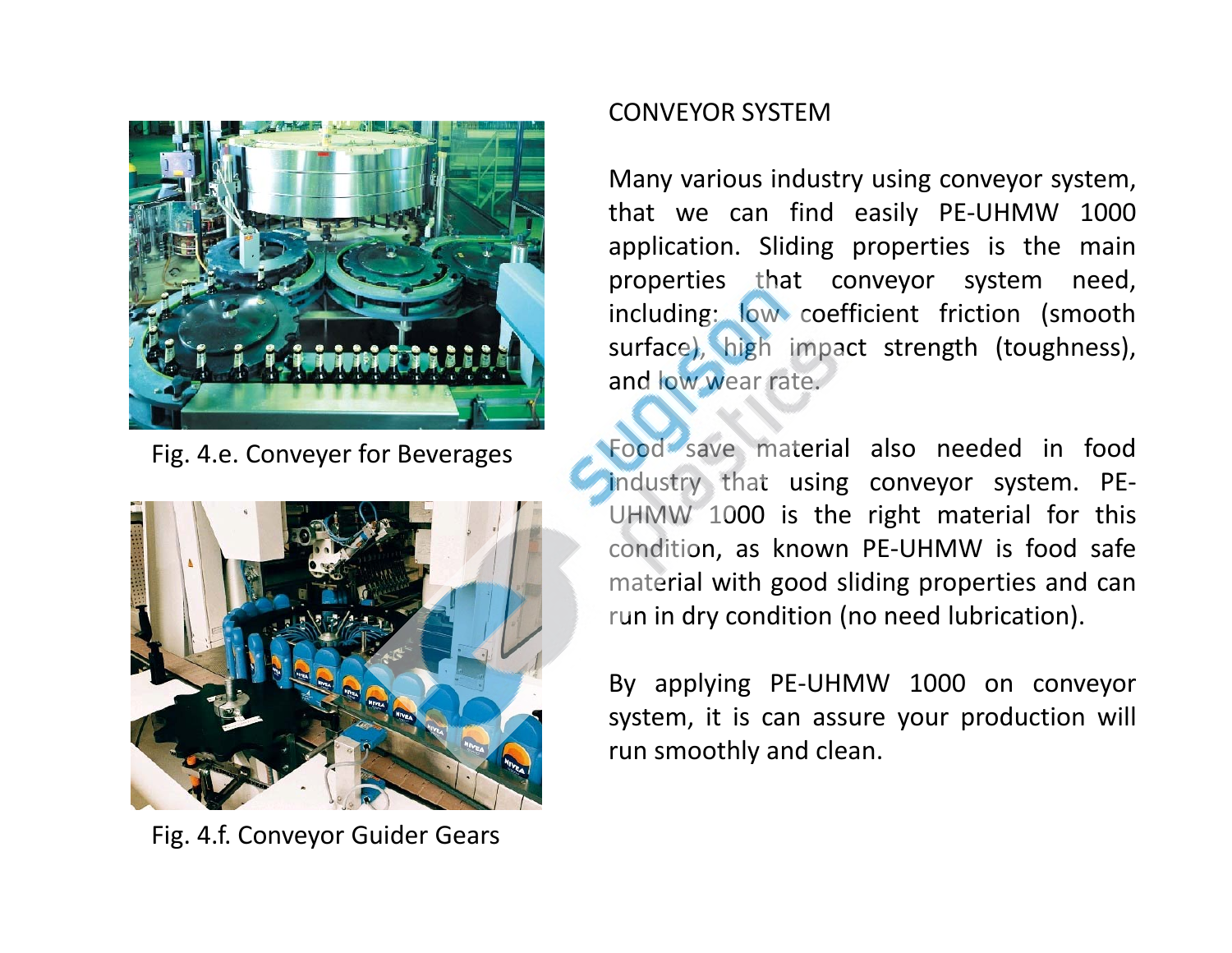



Fig. 4.g. Conveyor Roller Fig. 4.h. Bottles Conveyor Pad



Fig. 4.i. Conveyor Chain Guides Fig. 4.j. Starter Motor Assembly



Conveyor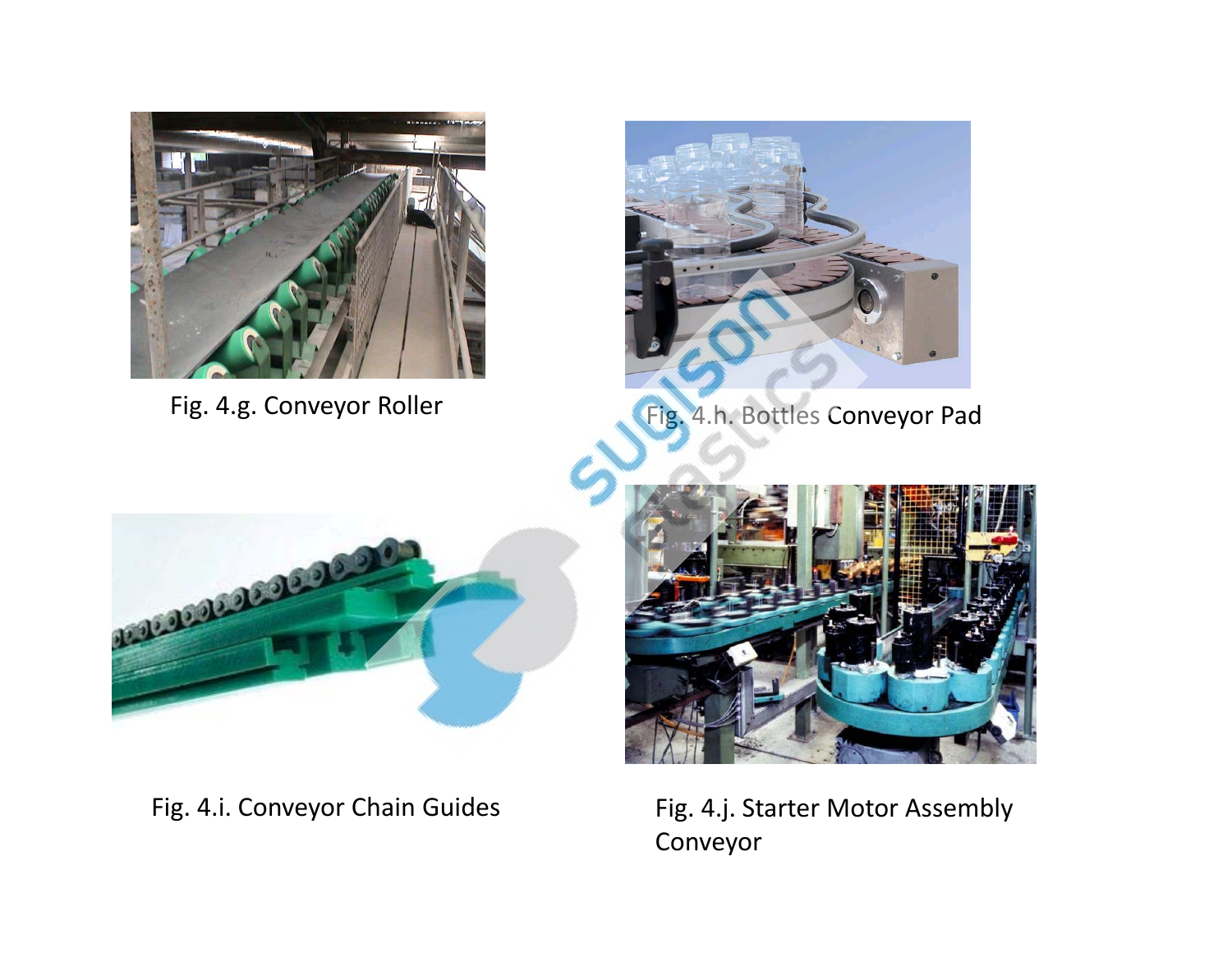

Fig. 4.d. Sliding Panels for Pier Protection

PE-UHMW 1000 as sliding panels for pier protection is replacing metal that easy corrosive and build damage on ship, or replacing wood that easy to wear and broken.

PE-UHMW 1000 overcome metal as sliding panels for pier protection due its good impact absorbing, and low wear rate.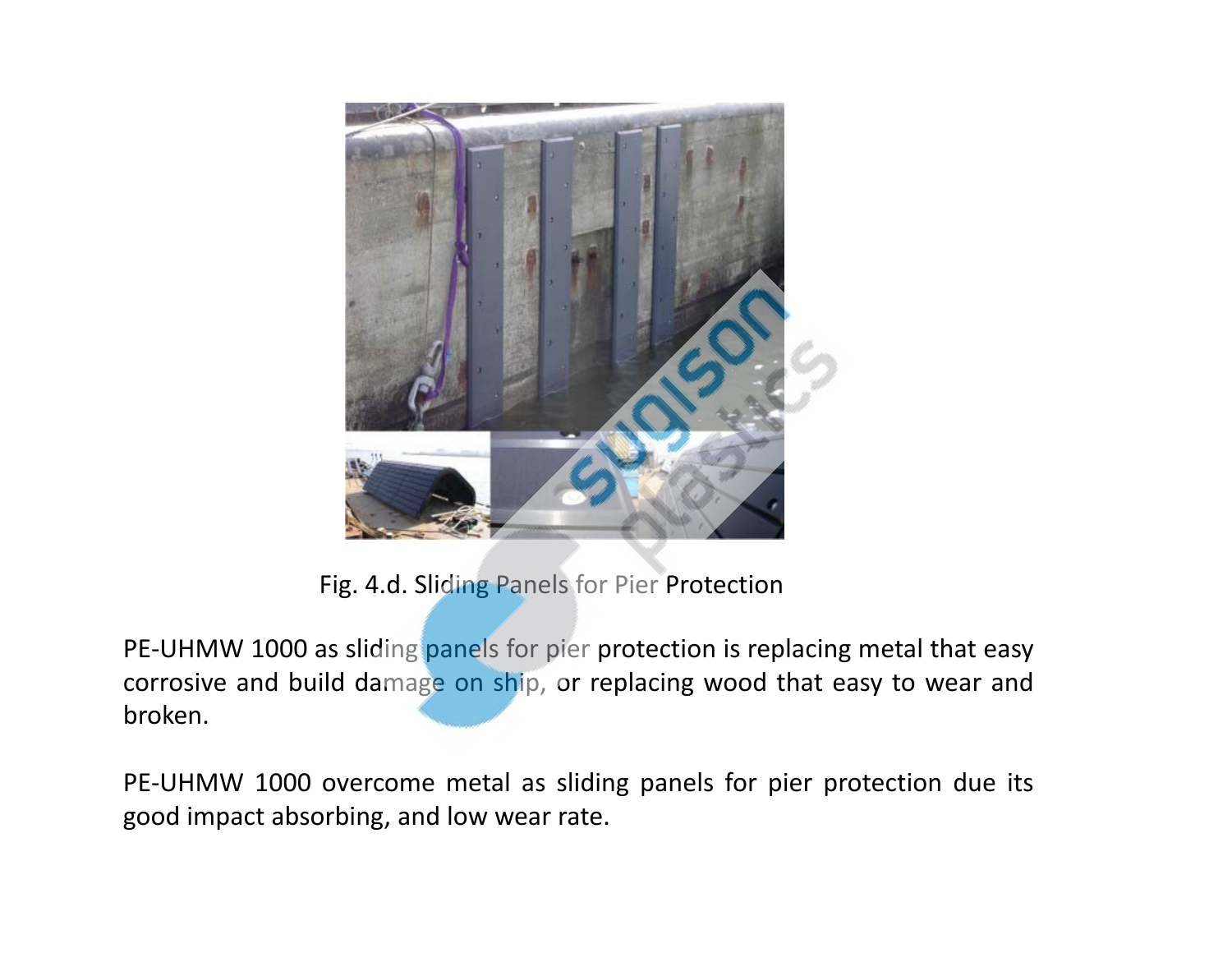## PE‐UHMW 1000 STUDY CASE





Fig.4. Coal hopper for power plant

Coal hopper need to be lining with PE‐UHMW liner to prevent bulk material flow problem. Inlet diameter : 5400 mmOutlet diameter: 700 mm Height: 7500 mm Need PE‐UHMW sheet with thickness 12 mm, dimension: 3000 mm <sup>x</sup> 1000 mm (32 sheet).

PE‐UHMW 1000 Price: Rp. 225.000,‐/kg \*\* Density:  $0.92$  g/cm<sup>3</sup> Weight : 33.12 kg/sheet Total Price <sup>=</sup> 32 <sup>x</sup> 33.12 <sup>x</sup> Rp. 225.000,‐ = Rp. 238.464.000,‐

Estimated usage time (wear): 35 years \*

\*Source: Dotmar, " Matrox High Performance Polymer Lining ".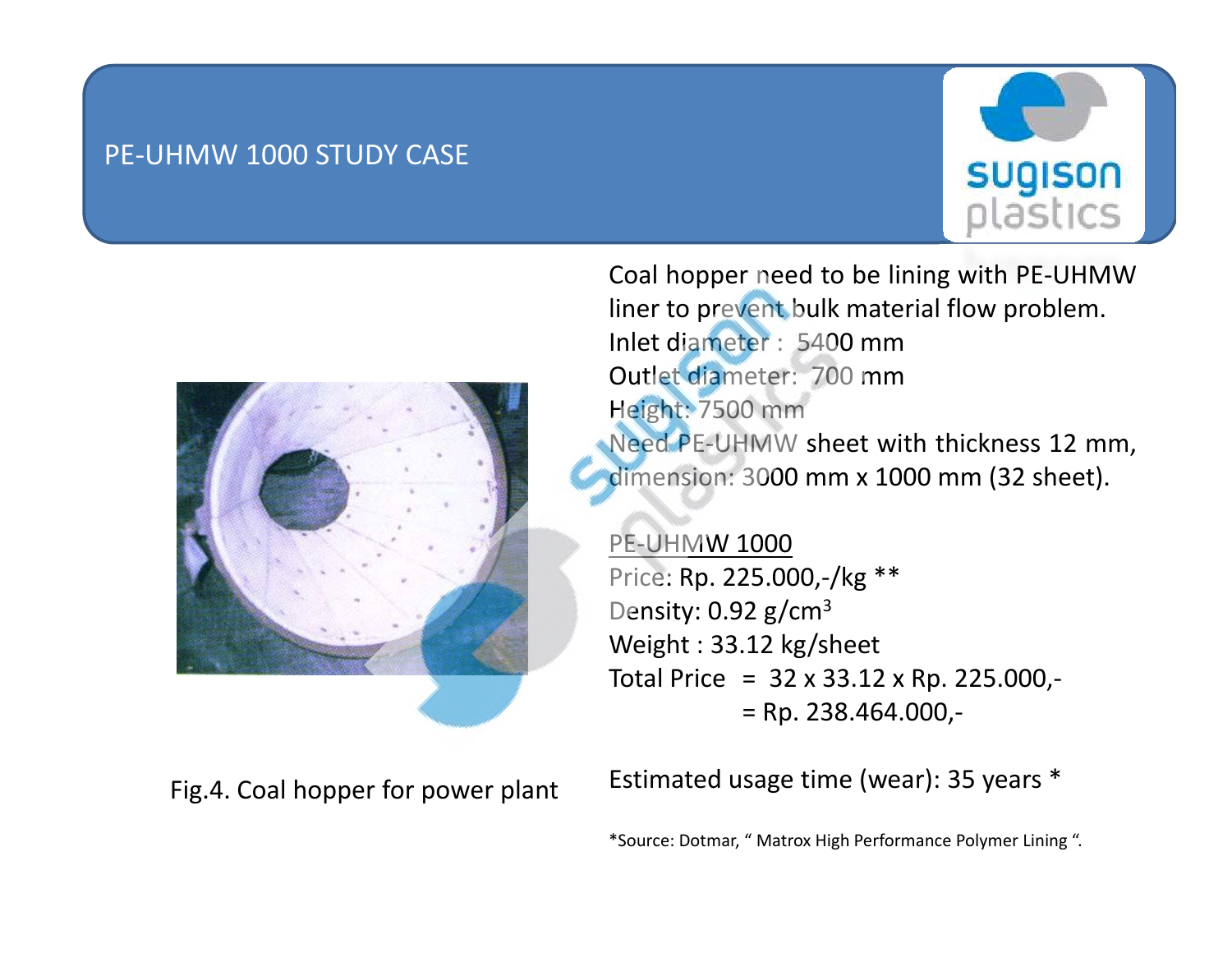## PE‐UHMW 1000 STUDY CASE





Fig.4. Coal hopper for power plant

PE‐HMW 500Price: Rp. 125.000,‐/kg \*\* Density: 0.95 g/cm<sup>3</sup> Weight : 34.2 kg/sheet Total Price =  $32 \times 34.2 \times$  Rp. 125.000,-= Rp. 136.800.000,‐

Estimated usage time (wear): 8 years (1/4 of PE‐UHMW 1000).

#### CONCLUSION:

PE‐UHMW 1000 is more expensive than PE‐ HMW 500, but the usage time is 4 times than PE‐HMW 500. This means, PE‐UHMW 1000 more profitable than PE‐HMW 500.

\*\*Price is not prior subject , just illustration.